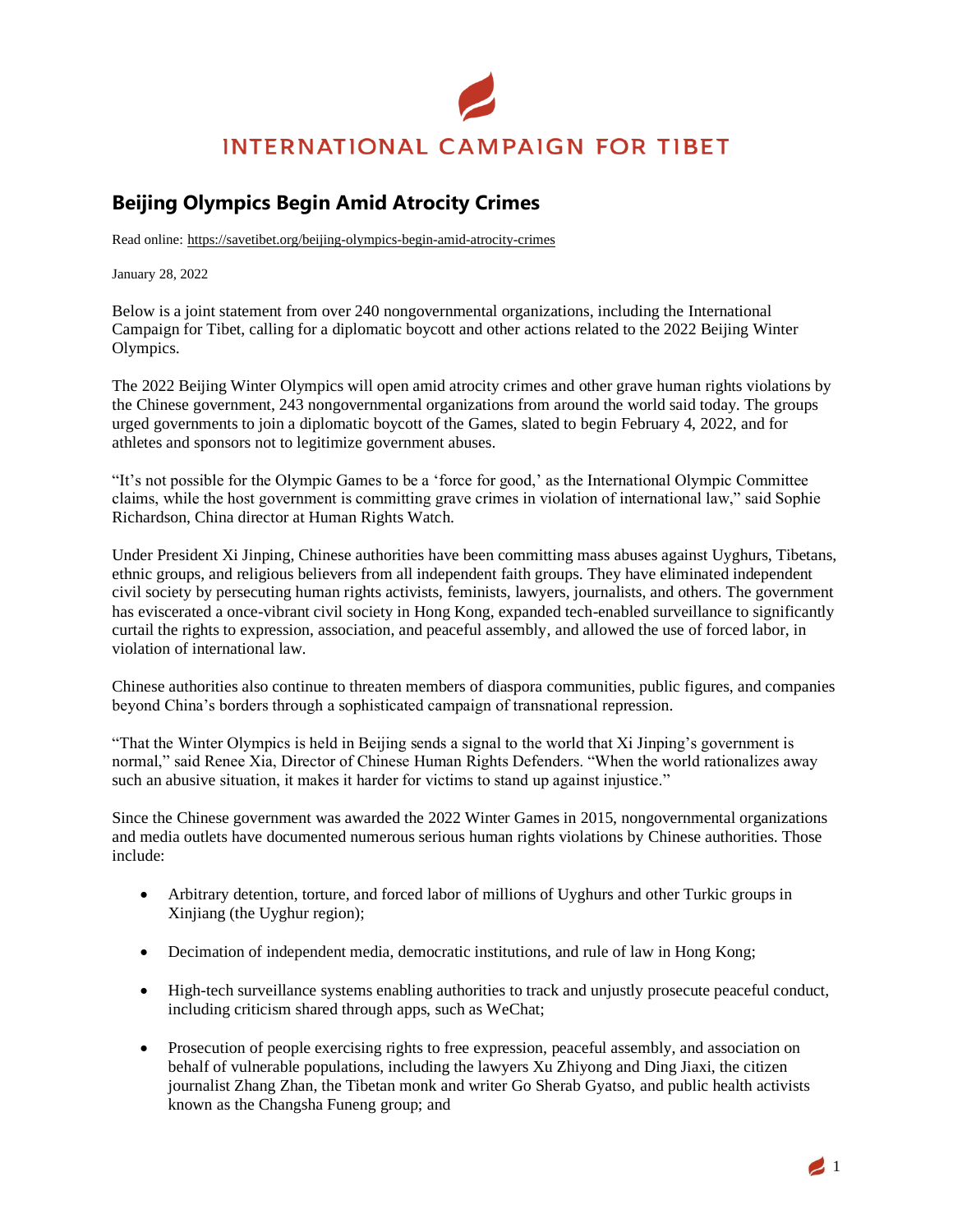• Arbitrary detention, torture, and forcible disappearance of human rights defenders, including Gao Zhisheng and Guo Feixiong.

"The spectacle of the Olympics cannot cover up genocide," said Omer Kanat, executive director of the Uyghur Human Rights Project. "It's hard to understand why anyone feels it's even possible to celebrate international friendship and 'Olympic values' in Beijing this year."

The International Olympic Committee (IOC) has said that its human rights obligations, announced in 2017, do not apply to the 2022 Winter Games. The IOC has not met its responsibilities under the United Nations Guiding Principles on Business and Human Rights by carrying out human rights due diligence despite the well-documented abuses in China, the groups said.

In other respects, the IOC has shown that its stated commitment to human rights means little. IOC President Thomas Bach participated in a Chinese government propaganda campaign to whitewash the sexual assault allegations brought by three-time Olympian Peng Shuai. The IOC has been unwilling to meet with the End Uyghur Forced Labor (EUFL) coalition, and has sported uniforms made by a company credibly alleged to use forced labor.

"The IOC claims that sport and politics do not mix, but the Chinese government was the one that used the 2008 Beijing Olympics to serve its political interests," said Bhuchung K. Tsering, interim president of the International Campaign for Tibet. "Tibetans in Tibet then took the risk to tell the world about this, but the IOC didn't pay heed. The upcoming Beijing Olympics is a unique opportunity for the IOC and governments to empower their athletes and press Chinese authorities to abide by international norms."

The top corporate sponsors of the Games – Airbnb, Alibaba, Allianz, Atos, Bridgestone, Coca-Cola, Intel, Omega, Panasonic, P&G, Samsung, Toyota, and Visa – have also not fulfilled their human rights due diligence responsibilities. The companies have not provided meaningful public responses to concerns that their sponsorship creates or contributes to human rights violations, or whether they have acted to mitigate those violations. Sponsors should immediately disclose their human rights due diligence strategies, or explain their failure to carry out such assessments, the groups said

Several governments, including Australia, Canada, Japan, Lithuania, the United Kingdom, and the United States, have announced a diplomatic boycott of the Games in response to the Chinese government's human rights abuses. They will send no senior officials – a longstanding Olympic tradition – to the opening or closing ceremonies. All governments, whether joining the diplomatic boycott or not, should use the opportunity to not only support the athletes participating in the Games, but also demonstrate concrete support for human rights defenders across China.

"We urge governments to send messages of support to human rights defenders in prison or detention who are paying a great price for advocating reform, defending the rights of others, or simply discussing ways to strengthen civil society in China," said Sharon Hom, executive director of Human Rights in China.

Those participating in the Beijing Olympics face a host of human rights risks, the groups said. IOC rules prohibit athletes from publicly expressing their views on human rights in China on the Olympic podium, and Chinese authorities' retaliation against critics creates a chill for athletes worldwide. The Chinese government's willingness to arbitrarily detain foreigners for peaceful criticism, such as the Swedish publisher Gui Minhai, further limits free speech. Olympic athletes, coaches, and other support staff are also likely to be subjected to pervasive state surveillance, particularly through monitoring of digital communications.

"Athletes upholding Olympic ideals should not have to face omnipresent surveillance, repression of free speech or belief, and an insecure human rights environment to participate in the Games," said Bob Fu, president of ChinaAid.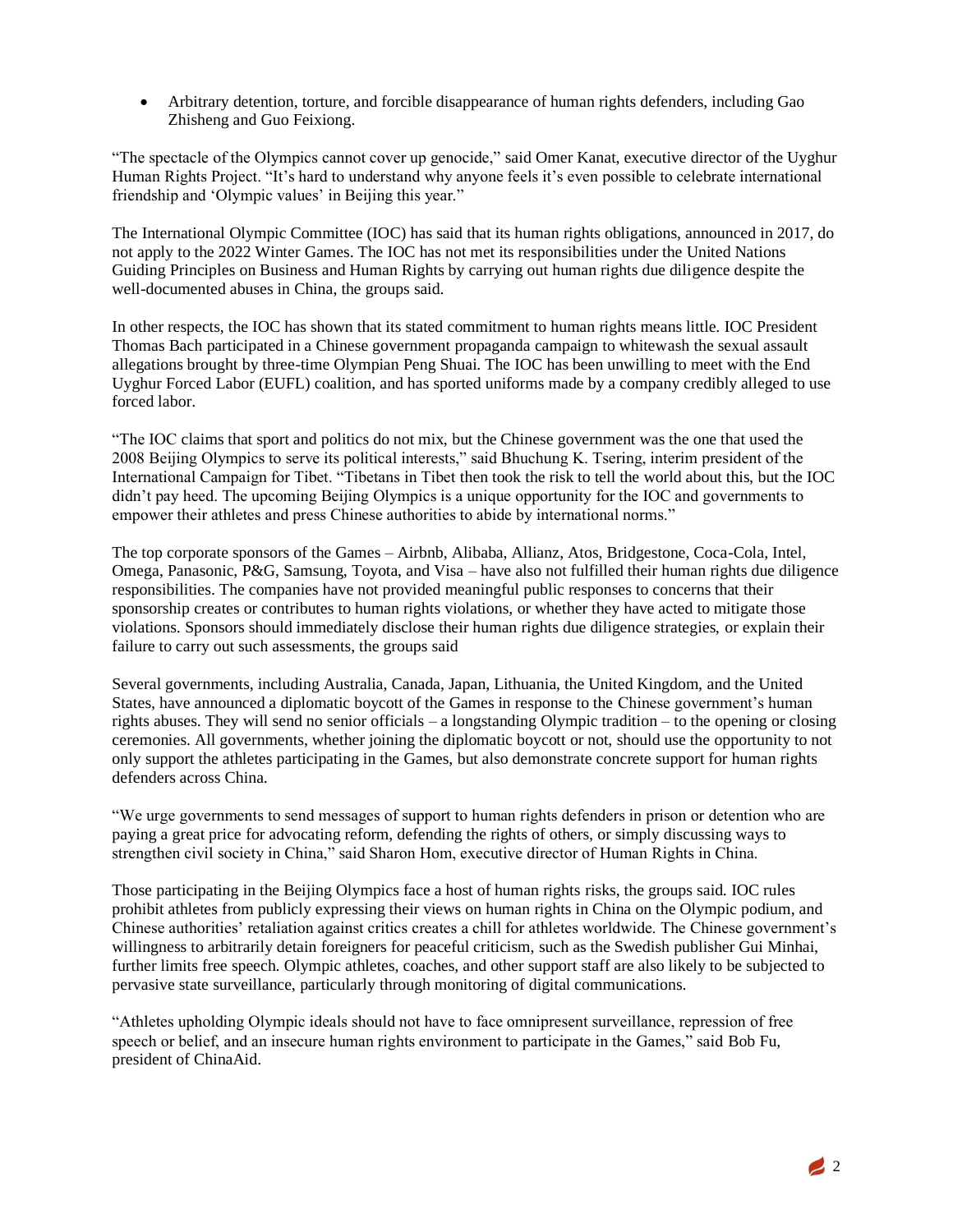Spectators around the world watching the Winter Games can play a positive role by educating themselves about the human rights environment inside China, and can take actions ranging from purchasing products not made with forced labor to encouraging their own governments to pursue accountability for Chinese government officials responsible for the worst international crimes. People can urge companies to sign the EUFL coalition's Call to Action.

"The stark reality of the Chinese government's atrocity crimes and ongoing impunity should compel the IOC, sponsors, and others associated with the Olympics to question whether these Games are legitimizing and prolonging grave abuses," said Dolkun Isa, president of the World Uyghur Congress. "No one should want another Olympics like this."

## **Nongovernmental Organization Signatories:**

- 1. 6.12 Manchester Working Group
- 2. ACAT Belgium
- 3. Adas Israel Social Action Committee
- 4. Alberta Uyghur Association
- 5. All Citizenship Compact
- 6. Alliance for Vietnam's Democracy
- 7. ALTSEAN-Burma
- 8. American Alliance for Automotive Corporate Social Responsibility
- 9. Amigos del Tibet Chile
- 10. Anti-China Expansion Movement
- 11. Anti-Slavery International
- 12. Army of Survivors
- 13. ARTICLE 19
- 14. Asociación Cultural Tibetano-Costerricense
- 15. ASSEMBLY FOR DEMOCRACY IN VIETNAM
- 16. Athenai Institute
- 17. Athlete Activist
- 18. Athlete Ally
- 19. Australia Tibet Council
- 20. Australian Centre for International Justice
- 21. Australian East Turkestan Association
- 22. Australian Uyghur Association
- 23. Australian Uyghur Tangritagh Women's Association
- 24. Austria Uyghur Association
- 25. Bauhinias For Freedom
- 26. Bay Area Friends of Tibet
- 27. Be Slavery Free
- 28. Belgium Uyghur Association
- 29. [Redacted For Anonymity]
- 30. Bloc 8406 International
- 31. Blue Crescent Humanitarian Aid Association
- 32. Campaign For Uyghurs
- 33. Captive Nations Coalition of the Committee on Present Danger: China
- 34. China Against the Death Penalty
- 35. China Human Rights Defenders
- 36. ChinaAid
- 37. Chinese Democracy And Human Rights Alliance
- 38. Christian Coalition for Uyghur Freedom
- 39. Church of Scientology National Affairs Office
- 40. Citizen Power Initiatives for China
- 41. CIVICUS: World Alliance for Citizen Participation
- 42. Comitato Lady Lawyer Village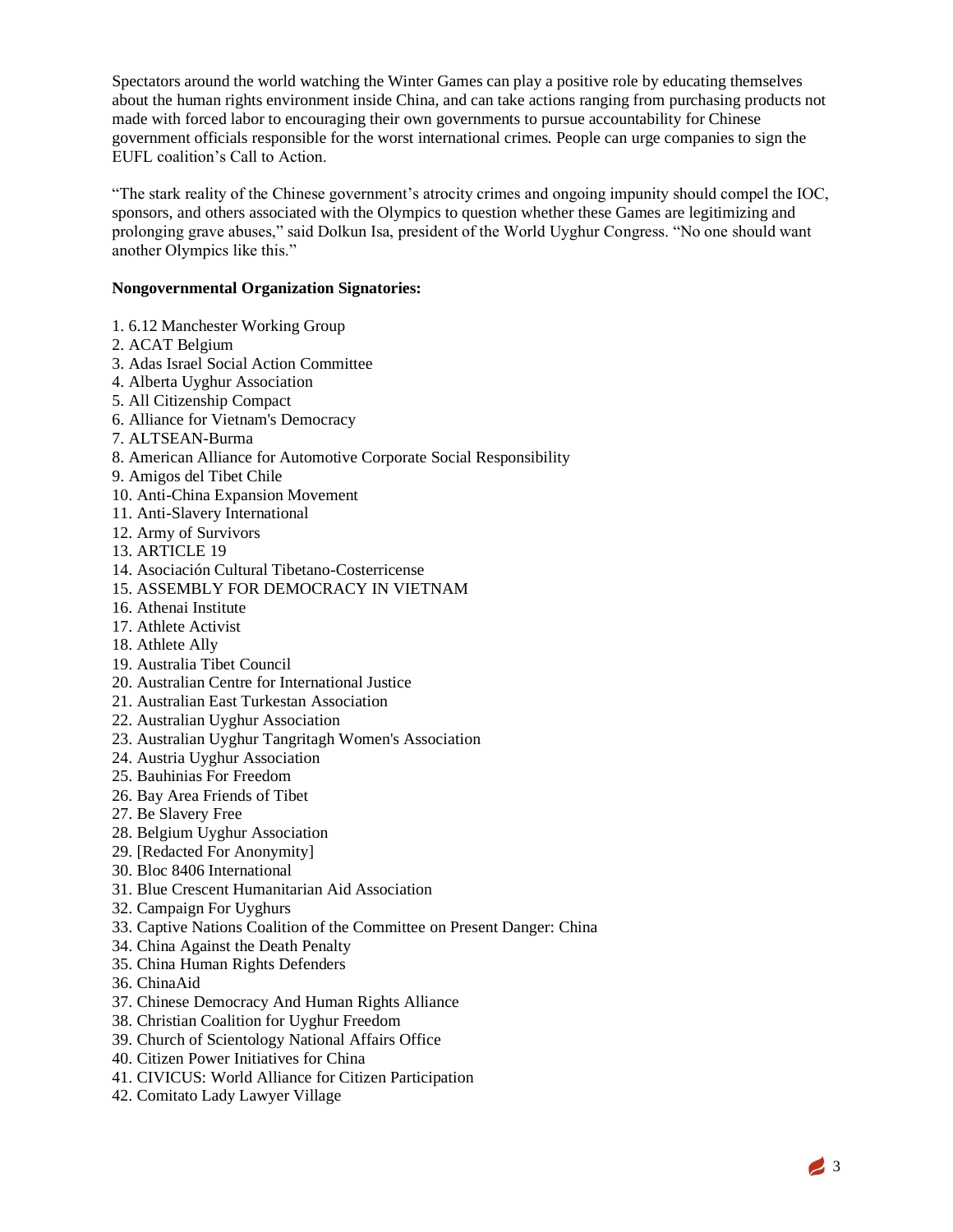- 43. Comité de Apoyo al Tíbet CAT
- 44. Congregation Beth Ora
- 45. Consortium for Intersectional Justice
- 46. Coordination des Associations et des Particuliers pour la Liberté de Conscience
- 47. Corporate Accountability Lab
- 48. CSW
- 49. Czech Support Tibet
- 50. Dawn of HongKong
- 51. Den norske uyghur komiteen
- 52. Dialogue China
- 53. Dominican Sisters Grand Rapids
- 54. Dutch Uyghur Human Rights Foundation
- 55. East Turkestan Press and Media Association
- 56. East Turkestan Union of Muslim Scholars
- 57. East Turkistan Association in Finland
- 58. East Turkistan Association of Canada
- 59. [Redacted For Anonymity]
- 60. East Turkistan Education and Solidarity Association
- 61. East Turkistan Entrepreneur Tradesmen and Industrialists Businessmen Association
- 62. East Turkistan Human Rights Watch Association
- 63. East Turkistan New Generation Movement
- 64. East Turkistan Nuzugum Culture and Family Association
- 65. East Turkistan Sports and Development Association
- 66. East Turkistan Union in Europe
- 67. Eastern Turkistan Foundation
- 68. Emgage Action
- 69. Equality League
- 70. European East Turkistan Education Association
- 71. Family Research Council
- 72. FIDH International Federation for Human Rights
- 73. FIDU Italian Federation for Human Rights
- 74. [Redacted For Anonymity]
- 75. Finnish Uyghur Culture Center
- 76. Football Supporters Europe
- 77. Frankfurt Stand With Hong Kong
- 78. Free Tibet
- 79. Free Uyghur Now
- 80. Freedom House
- 81. Freedom Ummah
- 82. Friends of Hong Kong Calgary
- 83. Friends of Tibet Bulgaria
- 84. Front Line Defenders
- 85. [Redacted For Anonymity]
- 86. Germany Stands with Hong Kong
- 87. Global Alliance for Tibet & Persecuted Minorities
- 88. Global Athlete
- 89. Global Peace Mission (GPM) Malaysia
- 90. Grupo de Apoio ao Tibete-Portugal
- 91. Havurat Shalom
- 92. [Redacted For Anonymity]
- 93. Helsinki Foundation for Human Rights
- 94. Hong Kong Committee in Norway
- 95. Hong Kong Democracy Council
- 96. Hong Kong Watch
- 97. Hong Kongers in San Francisco Bay Area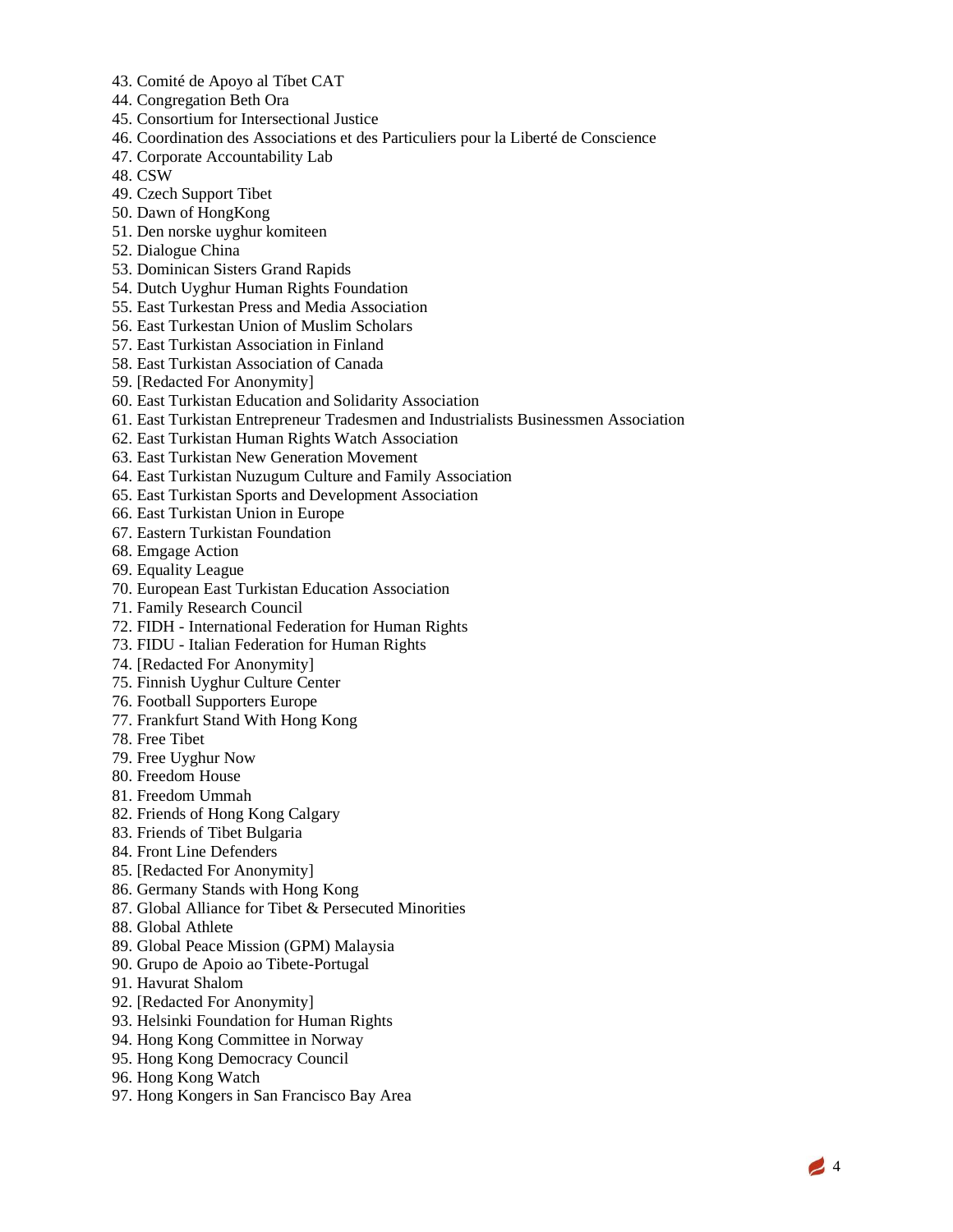- 98. Hongkonger in Deutschland e.V.
- 99. HOPE not hate
- 100. Human Rights Foundation
- 101. Human Rights in China
- 102. Human Rights Research and Education Centre, University of Ottawa
- 103. Human Rights Watch
- 104. Human Rights Without Frontiers
- 105. Human Trafficking Search
- 106. Humanitarian China
- 107. Ilham Tohti Initiative
- 108. Indonesia Save Uyghur
- 109. International Campaign for Tibet
- 110. International Coalition to End Transplant Abuse In China (ETAC)
- 111. International Pen Uyghur Center
- 112. International Service for Human Rights (ISHR)
- 113. International Society for Human Rights
- 114. International Support for Uyghurs
- 115. International Tibet Network
- 116. International Union of East Turkistan Organizations
- 117. International Uyghur Human Right and Democracy Foundation
- 118. Isa Yusup Alptekin Foundation
- 119. Islamic Community Milli Gorus
- 120. Islamic Information Services Foundation
- 121. Japan Uyghur Association
- 122. Jewish Community Relations Council/American Jewish Committee Detroit
- 123. Jewish Movement for Uyghur Freedom
- 124. Jewish World Watch
- 125. Judicial Reform Foundation
- 126. Justice For All
- 127. Justice for Uyghurs
- 128. Lady Lawyer Foundation
- 129. Lantos Foundation for Human Rights & Justice
- 130. [Redacted For Anonymity]
- 131. LICADHO
- 132. Louise Xin Group
- 133. LUNGTA Actief voor Tibet
- 134. Malaysia Consultative Council of Islamic Organization (MAPIM)
- 135. Malaysia4Uyghur
- 136. Malaysian Consultative Council of Islamic Organizations
- 137. Minaret Foundation
- 138. Minh Van Foundation
- 139. Montreal Institute for Genocide and Human Rights Studies
- 140. Muslim Youth Movement of Malaysia (ABIM)
- 141. National Clergy Council
- 142. Netherlands for Hong Kong
- 143. Norwegian Uyghur Committee
- 144. Omer Uygur Foundation
- 145. Overseas Liaison Office Representative for The Interfaith Council in Vietnam
- 146. Peace Catalyst International
- 147. Perth Anti-CCP Association
- 148. Power of Sport Lab / Athletes for Human Rights
- 149. People for Successful Corean Reunification (PSCORE)
- 150. Religious Freedom Institute
- 151. René Cassin, the Jewish voice for human rights
- 152. Reporters Without Borders (RSF)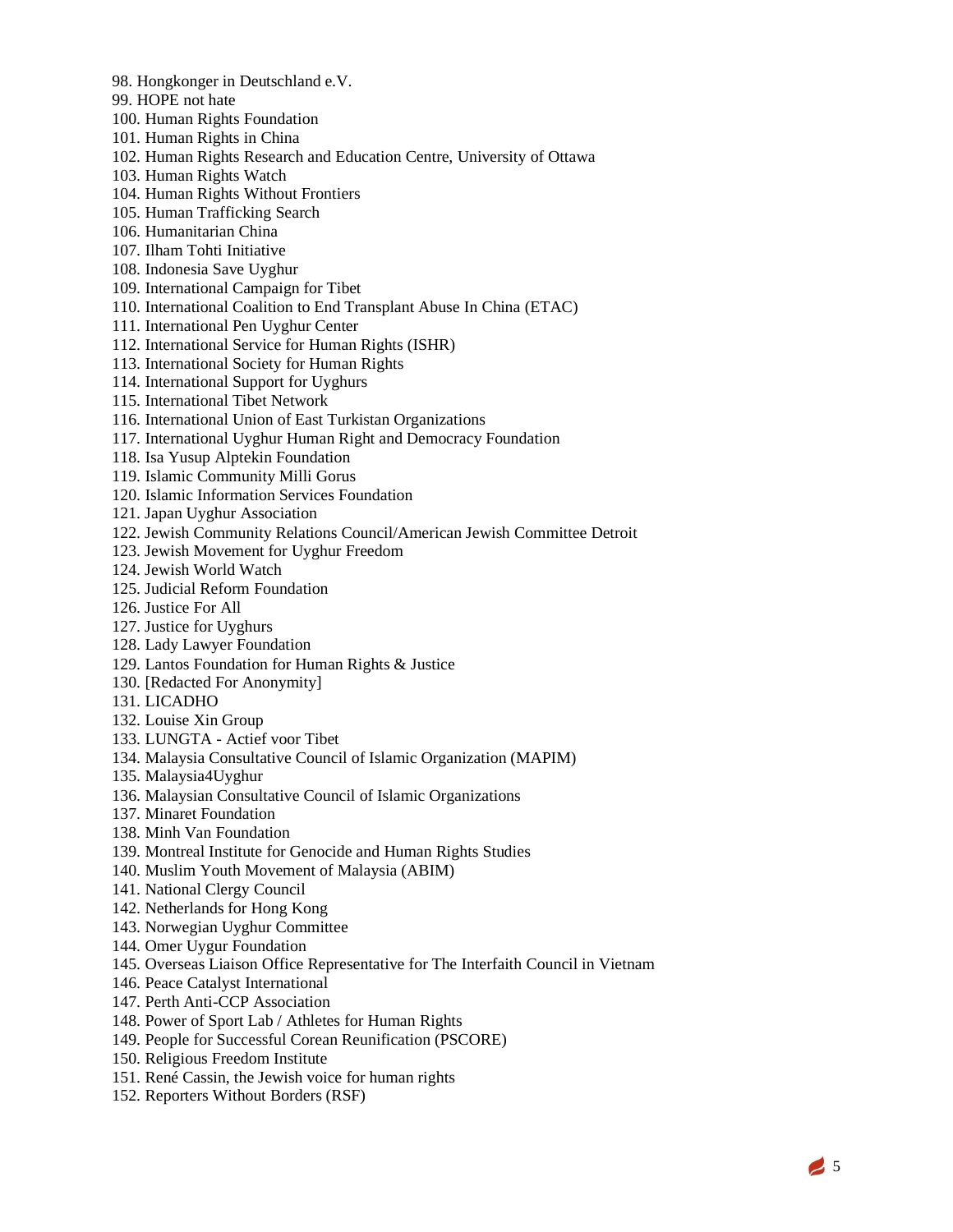- 153. Santa Barbara Friends of Tibet
- 154. Satuq Bugrakhan Foundation of Science and Civilization
- 155. Silk Road Peace Project
- 156. SoCal Students for Uyghur Justice
- 157. Society for Threatened Peoples
- 158. Society Union of Uyghur National Association
- 159. Stand with HK@JPN
- 160. Stand with Hong Kong Vienna
- 161. STANDNOW
- 162. Stefanus Alliance International
- 163. [Redacted for Anonymity]
- 164. Stop Uyghur Genocide UK
- 165. Stop Uyghur Genocide Australia
- 166. Stop Uyghur Genocide Canada
- 167. Students for a Free Tibet Denmark
- 168. Students for Free Tibet Japan
- 169. Students For Liberty Myanmar
- 170. Sweden Uyghur Education Union
- 171. Swedish Tibet Committee
- 172. Swiss Tibetan Friendship Association
- 173. Switzerland East Turkestan Association
- 174. Sydney Uyghur Association
- 175. Taiwan Association for China Human Rights
- 176. Taiwan Association for Human Rights
- 177. Taiwanese Human Rights Association of Canada
- 178. Temple Shalom
- 179. Thailand and Hong Kong Together
- 180. The Army of Survivors
- 181. The Community Human Rights Promotion and Protection Association (ACPDH)
- 182. The Norwegian Tibet Committee
- 183. THE TAIWAN UNITED NATIONS ALLIANCE (TAIUNA)
- 184. The Tibet Support Committee, Denmark
- 185. The Viet Democratic Side's International Forum
- 186. Tibet Action Institute
- 187. Tibet Initiative Deutschland e.V.
- 188. Tibet Justice Center
- 189. Tibet Mx
- 190. Tibet Solidarity
- 191. Tibet Support Group Ireland
- 192. Tibetan Community in Britain
- 193. Tibetan Parliament in Exile
- 194. Tibetan Youth Association in Europe
- 195. Transparency International Deutschland e.V.
- 196. Tso Pema Non-Profit
- 197. Uigur Society of the Kyrgyz Republic
- 198. Uigurische Gemeinde Österreich
- 199. Umer Uyghur Trust
- 200. Unified Buddhist Church of Vietnam
- 201. United Council of Vietnamese Homeland and Overseas
- 202. universitet Sulayman Demirel
- 203. Uyghur Academy Australia
- 204. Uyghur Academy Canada
- 205. Uyghur Academy Europe
- 206. Uyghur Academy Foundation
- 207. Uyghur Academy Japan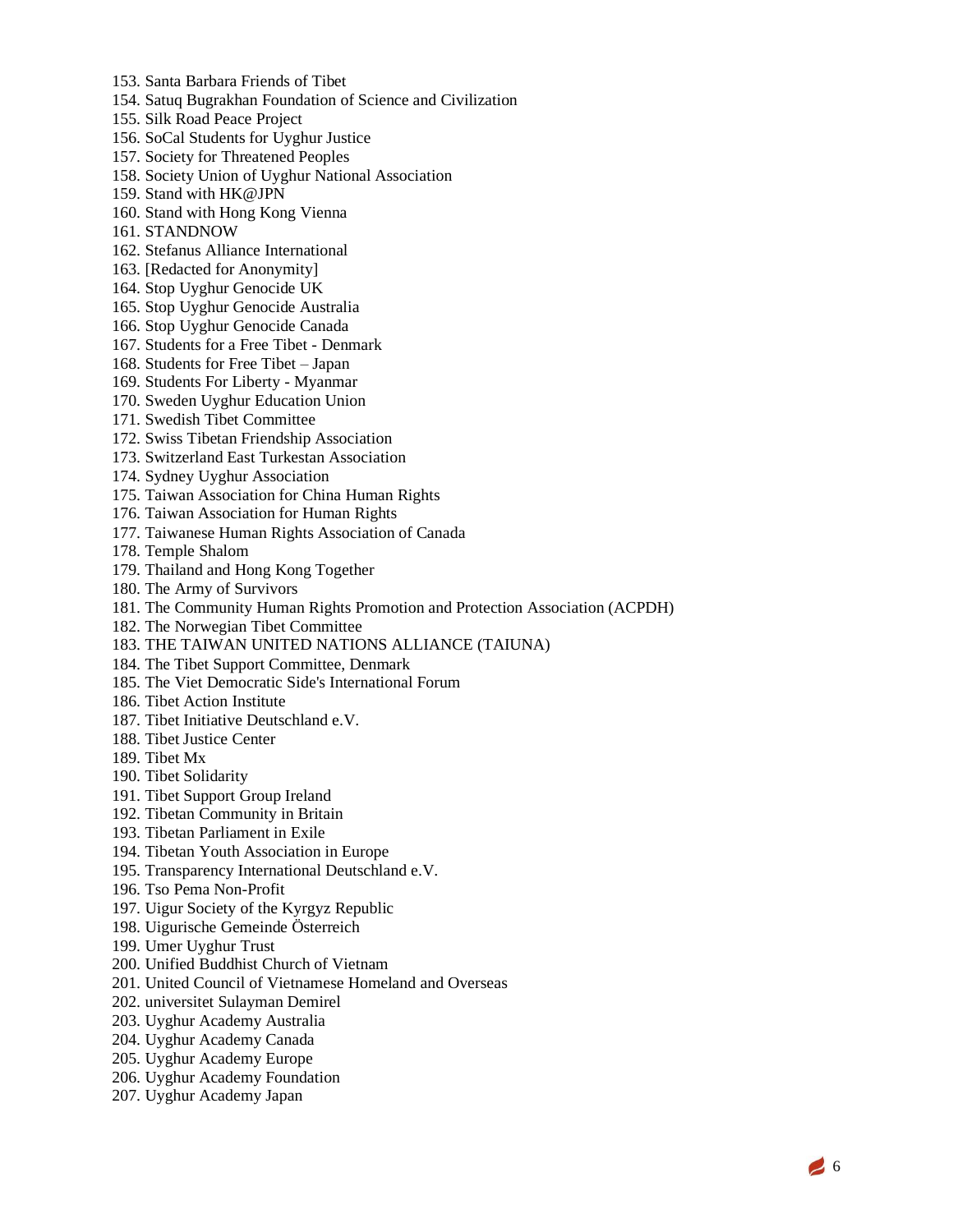- 208. Uyghur Academy USA
- 209. Uyghur American Association
- 210. Uyghur Association of Victoria
- 211. Uyghur Center for Human Rights and Democracy
- 212. Uyghur Cultural and Education Union in Germany
- 213. Uyghur Education Union
- 214. Uyghur Human Rights Project
- 215. Uyghur Projects Foundation
- 216. Uyghur Refugee Relief Fund
- 217. Uyghur Research Institute
- 218. Uyghur Rights Advocacy Project
- 219. Uyghur Science and Civilization Research Foundation
- 220. Uyghur Support Group Netherlands
- 221. Uyghur Transitional Justice Database
- 222. Uyghur U.K. Association
- 223. Uyghur Youth Union in Kazakhstan
- 224. Uzbekistan Uyghur Culture Center
- 225. Verein der Tibeter in Deutschland
- 226. Victims of Communism Memorial Foundation
- 227. Victoria Uyghur Association
- 228. Vietnamese Community of Pomona Valley
- 229. Visual Artists Guild
- 230. We The Hongkongers
- 231. [Redacted For Anonymity]
- 232. Women's Rights Without Frontiers
- 233. World Organisation Against Torture (OMCT)
- 234. World Uyghur Congress Foundation
- 235. (美国)民主中国阵线
- 236. 加拿大价值守护者联盟
- 237. 台灣聯合國協進會
- 238. 民主中華傳媒
- 239. 民主黨洛杉磯委員會
- 240. 洛杉矶中国民主平台
- 241. 自由中國
- 242. 自由雕塑公園
- 243. 華人基督徒公義團契